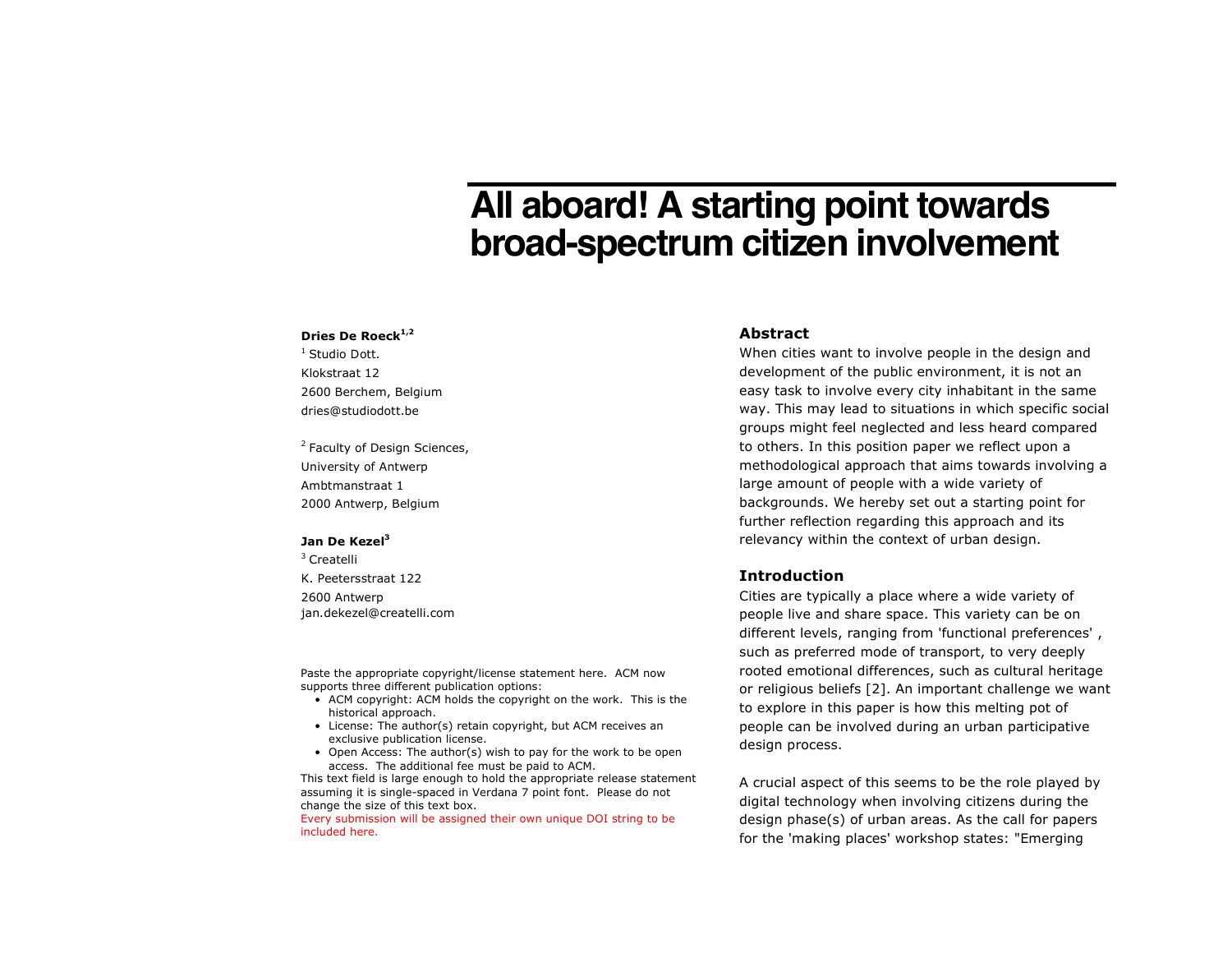technologies are providing new ways of experiencing information in urban space". We want to reflect on the technological aspect, and question how suitable digital technologies are, or can be, in relation to the involvement of a broad range of city inhabitants.

## **Digital and non-digital urban projects**

To illustrate what we mean when talking about something digital or non-digital, we briefly want to illustrate this using two examples.

#### *#TheLivingCity*

The living city [4] is a project by the Better Cities initiative and is a good example of a non-digital way of urban participatory design. Central to the project is a large table, on which passers-by are invited to build urban elements using lego bricks. Doing so, it becomes clear that cities are living organisms. People start building their own creations, they are free to adapt or recreate the elements already built by others.

Because of the open format of this project, there are very little boundaries of what is possible. There is no central question that people have to answer, but by inviting passers-by to engage with the construction of city scale model they are invited to reflect upon city life. Although that this also implies that there is no real focus, and people are free to build without reflection, the dynamic exhibit does provide a platform to engage a wide variety of people in thinking about topics relevant to them in a city context.

#### *Block By Block*

This project [3] is an initiative by the United Nations and Mojang. Mojang is well known for the sandbox game called minecraft, which is the core tool used in the Block By Block project. The project specifically targets the involvement of people during the reinterpretation of public areas in developing countries. During several sessions, people adapt and/or change virtual representations of local urban environments depending on their wishes or needs. Doing so, the people involved in the project learn how their living environment can be improved and where their priorities regarding urban planning lie.

In this case, the sandbox game minecraft is used as a medium for discussion. Since its open characteristic, lots of things are possible to 'create' in this virtual setting. In comparison to the previously mentioned TheLivingCity project, the Block By Block project brings together people during guided sessions. This implies that debate is facilitated and can be focused regarding one or more topics.

Both examples are very similar regarding the functionally offered by the co-creative tool used. What is interesting is that they both present a research approach that goes beyond questioning the public using 'classic' questionnaires, which are often encountered when a city council wants to engage people. Doing so, both projects use a design driven research approach in which they learn from qualitative insights expressed during the process. From a designer perspective, this approach is more valuable compared to a 'classic' approach as it does not start from a predefined solution but leaves room for creative interpretation and exploration. Related qualitative approaches such as cultural probing or contextual investigation have proven their use within the design research field [1]. When this type of research approach is transposed to an urban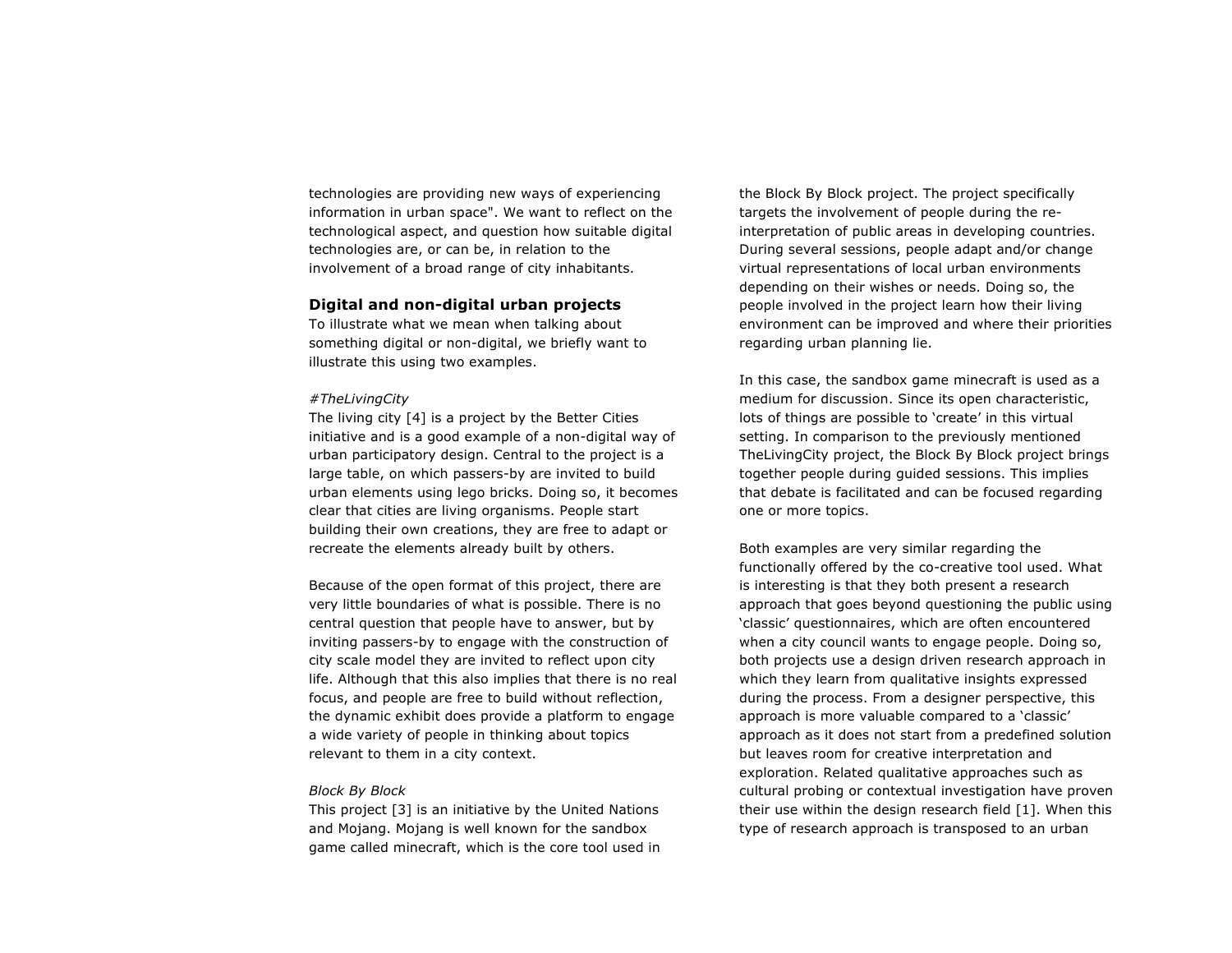setting, we believe that there are at least two challenges that emerge:

## *Size of sample & data analysis:*

Qualitative research methods, such as cultural probing, interviewing and participatory design sessions are typically used on a rather small scale. These research methods tend to provide a very large amount of 'rich' data, which needs to be analysed and reflected upon. Additionally, the time investment is often high, since personal contact needs to be established between the design/research team and the participants. In an urban context, involving a large amount of people and stakeholders in such a process seems very valuable. However, when doing so using existing methods the data generated rapidly becomes too much to structure and handle in a useful way.

#### *Research medium used*

When, for example, using a diary study to generate empathy with a target audience the format in which the diary is presented can be tuned to the specific target audience. For example, project ara [6] used a digital platform to run a large-scale contextual study of how people use their smartphone. Since the target audiences of this research are people who have an interest in smartphones, it makes sense to use that as the research medium. Again, when transposing this to an urban environment, it becomes less evident to pick a research medium that appeals to all people. A typical example is that the senior population is less comfortable with digital technology to express themselves. When offering a digital medium, there will almost always be a part of society that is excluded because of that choice.

Both challenges link to the statements listed in the smart citizen manifesto by WAAG society [5]: "Value empathy, dialogue and trust". When involving citizens in an urban development project, the requirement of a certain level of trust indicates that in order to gather the 'rich' data mentioned before, citizens need to feel confident to share information. Regarding sample size, participants need to feel heard and involved, which is not a straightforward task with a large amount of involved stakeholders. When considering a research medium, people need to be confident and comfortable with the medium presented. This again is a challenge when considering the wide variety of people in a city.

## **Phases, methods and people**

We have briefly set out our concerns to do qualitative research with citizens in an urban context. In order to overcome these challenges, we want to explore the possibility of building upon existing participatory design methods that do allow the involvement of a large amount of stakeholders who each can have their own preferred medium of communication.

In order to set out some initial requirements for this method, we have split up in three 'rough' phases; explorative, reactive and incremental. These phases emerge from an urban planning process, which goes from something very vague and abstract to a very well defined plan of actions. During this development process, specific methods appear to be more valuable than others.

#### *Explorative approach*

Even before a specific urban planning project is communicated to a larger public, it makes sense to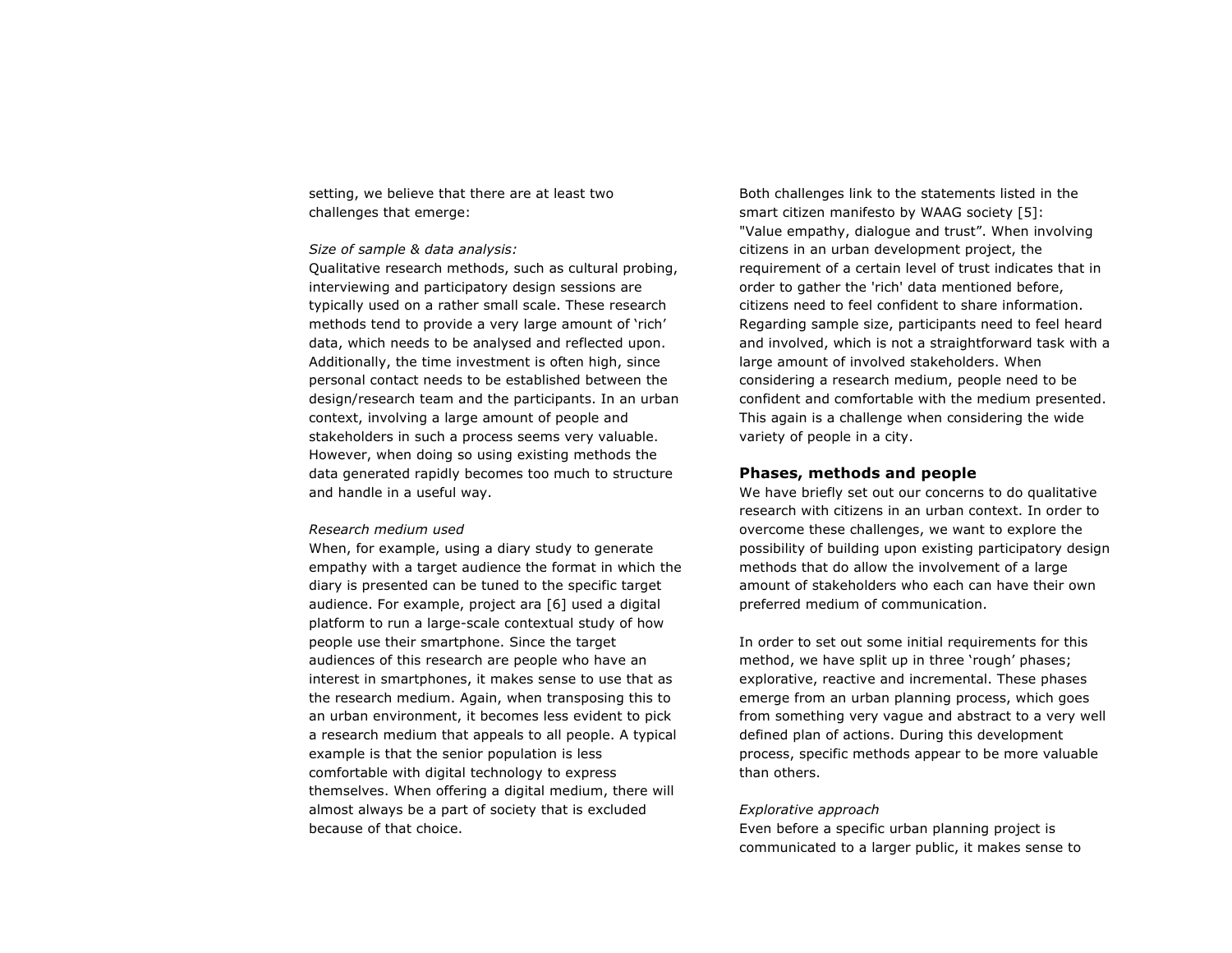understand what dreams, worries and problems city inhabitants have. During this very early stage of an urban planning process, ideas are typically very scattered and non-focused. The aim of a researcher or designer at this phase is to gather insights based on context and to generate empathy with people. This results in requirements, recommendations and (high level) concepts, which need further crystallization. Although that this approach can be very valuable to generate empathy between city officials and citizens, the challenge is to actually convert the gathered rich data into 'feasible' proposals and take them outside of the conceptual phase.

Methods that are relevant during this phase: Cultural probing, diary study, future exploration, design fiction.

#### *Reactive approach*

When a city already has a destination or 'plan' with regard to urban planning, the public can still be involved in a reactive way. Ideally, an urban planning process enters a reactive 'phase' as a follow up to an explorative phase, but in reality this is rarely the case. It is clearly a convergent phase, in which the (flexible) constraints have been set out. The challenge here is to collect usable feedback and actually be able to still change plans that have been made based on that feedback. People should not only be data spectators, but should be involved in a way that their input can be translated into actionable elements.

Methods that are relevant during this phase: Cocreative sessions with stakeholders, make/hack-athons, public voting.

### *Incremental approach*

Once an urban planning project has been executed, or when a project has to be created within a very constricted set of requirements it becomes harder to involve the dreams and high level conceptual ideas city inhabitants have. Involving citizens during this phase should still be possible, although that the focus of the involvement shifts more towards, for example, enhancing the social fabric within an area.

Methods that are relevant during this phase: Community activities, open calls for projects

# **Discussion**

We have outlined a first version of a thought process with regard to a co-creative approach to participatory design in an urban context. Currently, we have primarily focused on a method that would allow us involve a large amount and wide variety of city inhabitants during an urban planning process.

Our current approach builds further upon co-creative techniques emerging from human centered design methodology. We should still reflect further upon involving methods from other domains, such as innovation management or artificial intelligence. Where we are currently taking the 'medium' used during the design process as something that should vary, we could also use the social dynamic between people as a variable. For instance, instead of attempting to involve people from a variety of social backgrounds, we could work with a system of motivated representatives, which are 'elected' in a bottom up way. Doing so, we could work towards a system in which the focus is much less on individuals, but more on urban systems and social groups [8]. The central challenge of making a